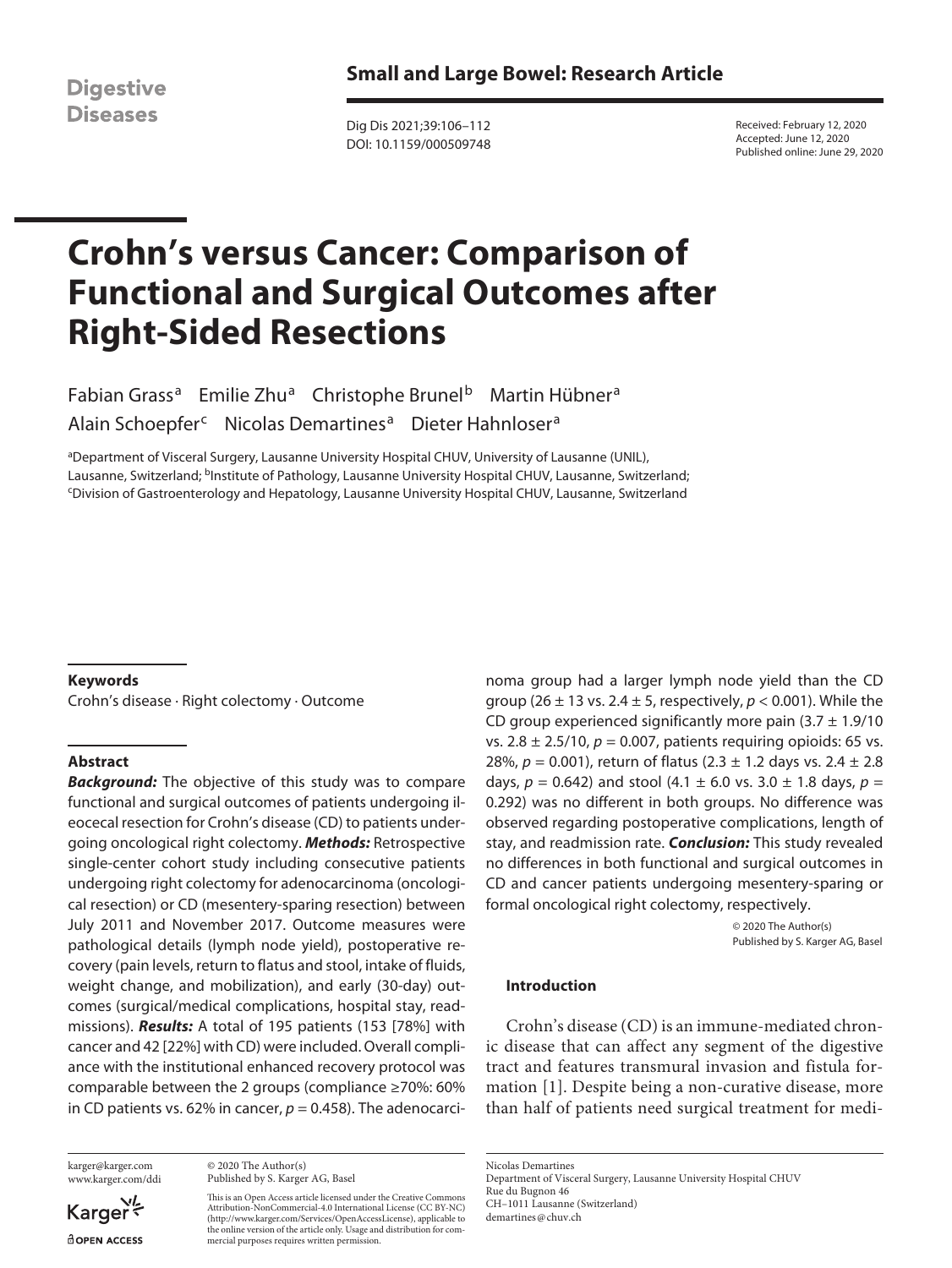<span id="page-1-1"></span><span id="page-1-0"></span>cally refractory inflammation leading to acute (i.e., perforation) or chronic (i.e., stricture) complications [\[2\]](#page-6-1). With 58%, the ileocecal segment is the most prevalent primary location of the disease and may require ileocecal resection for disease control [[3](#page-6-2), [4\]](#page-6-3). Formal right colectomy is the standard approach to right-sided colon cancer, in which a central resection with high ligation of the ileocolic axis is mandatory for complete removal of tumor-draining lymphovascular tissue. Conversely, CD typically needs less radical resection of lymphovascular structures and is mainly guided by the extent of the inflammatory process.

<span id="page-1-3"></span><span id="page-1-2"></span>Because the Abbreviated Injury Scale for mesenteric injury in traumatology reflect a supposed increased risk of small bowel obstruction, central resection of the ileocolic pedicle and its neurovascular structures may have a negative impact on recovery of bowel function [[5,](#page-6-4) [6\]](#page-6-5). On the other hand, wide mesentery-including resections have been suggested in patients with CD for better control of disease recurrence [\[7–](#page-6-6)[9\]](#page-6-7). The objective of this study was to compare functional recovery and surgical outcomes in patients undergoing mesentery-sparing ileocecal resection for CD to patients undergoing oncological right colectomy to explore whether wider mesenteric resections in CD may harm patient outcome.

# **Methods**

This is a retrospective cohort study with data deriving from the enhanced recovery after surgery (ERAS) database of the Department of Visceral Surgery at Lausanne University Hospital (CHUV). Consecutive patients undergoing right colectomy or ileocecal resection for either primary, histology-proven stage I–III adenocarcinoma, or CD with an established preoperative diagnosis between July 2011 and November 2017 were included.

Demographic information included age, gender, American Society of Anesthesiologists (ASA) and World Health Organization (WHO) mobility performance scores (WHO 0: fully active, able to carry on all pre-disease performance without restriction-WHO 5: dead), BMI, social habits including active smoking and alcohol abuse (as defined by Diagnostic and Statistical Manual of Mental Disorders [DSM-5] coding) at the time of surgery, immunosuppressive medications (i.e., chemotherapy or steroids within 12 weeks of surgery), previous history of abdominal surgery, and postoperative nausea or vomiting. Surgical information included surgical approach (either open or minimally invasive, including preemptive or reactive conversion to laparotomy), elective or emergency (within 72 h of unplanned admission) indication, length of the operation (from anesthesia induction until skin closure), and length of the incision (<10 vs. >10 cm).

For CD patients, a bowel-close resection was performed. All cancer patients underwent a radical D2-lymphadenectomy yielding proximal and distal resection margins of at least 5 cm. Com<span id="page-1-4"></span>plete mesocolic excision preserving the mesocolic plane and central ligation of the ileocolic vessels at their origin were performed routinely [[10](#page-6-0)]. Anastomoses in both groups were performed in a standardized side-to-side anisoperistaltic stapling technique or an isoperistaltic side-to-side hand-sewn technique.

<span id="page-1-5"></span>The institutional ERAS protocol has been previously described [[11\]](#page-6-0). Compliance to individual ERAS items was calculated using the previously described critical cutoff of 70% (overall compliance) for comparative purposes [\[1](#page-6-0)[2\]](#page-6-1).

# <span id="page-1-6"></span>*Outcomes*

<span id="page-1-7"></span>Functional outcomes included postoperative pain levels, assessed by visual analog scales (VAS 0: no pain 10: highest pain intensity) and opioid use at postoperative day (POD) 0–3 for adequate pain control, time from surgery to return to flatus and stool, postoperative oral intake of fluids (L/24 h), postoperative weight change (POD 1–3 compared to preoperative weight), and postoperative mobilization (hours/day, POD 1–3). Postoperative complications were assessed according to the Clavien classification [\[1](#page-6-0)[3](#page-6-2)] (with major complications defined as ≥grade III) and included infectious (surgical site infection and medical infectious including urinary tract infection and pneumonia), respiratory (atelectasis) and cardiovascular complications (arrhythmias, deep venous thrombosis, pulmonary embolism), urinary retention (need for in/out catheterization), anastomotic leakage (clinically or radiologically confirmed), postoperative length of stay (surgery to discharge), readmission (to either index or independent facility), and postoperative ileus (POI) or small bowel obstruction. POI was defined as postoperative reinsertion of a nasogastric tube after removal at the end of anesthesia. Small bowel obstruction was defined as the need of reoperation. For the purpose of this study, both entities were combined.

# *Specific Assessments for Oncological and Crohn's Patients*

<span id="page-1-8"></span>For oncological patients, distal, proximal, and vascular pedicle tumor resection margins and total, peritumoral, and central lymph nodes were reviewed by specialized institutional pathologists [[1](#page-6-0)[4\]](#page-6-3). For CD patients, preoperative medical therapy including corticosteroids, immunomodulators (azathioprine and methotrexate), and biologic molecules (adalimumab, certolizumab, infliximab, vedolizumab, and ustekinumab), which were stopped at minimal drug half-life time (at least 10–25 days), except for emergency surgical indications, were analyzed. Surgical indication (medically refractory or complicated disease: stenosis, fistula, and perforation), need of oncological resection (high-tie of the ileocolic axis), and total number of resected lymph nodes were also assessed.

#### *Statistical Analysis*

Descriptive statistics were reported as frequency and percentages and continuous variables were reported as mean (SD) or median (interquartile range-IQR).  $\chi^2$  test was used for categorical variables and Student's *t* test for continuous variables. Variables with a *p* value <0.05 indicate statistical significance. Statistical analyses were performed with the Statistical Software for the Social Sciences SPSS Advanced Statistics 22 (IBM Software Group, 200 W. Madison St., Chicago, IL 60606, USA) and GraphPad Prism Software 8 (2365 Northside Dr., Suite 560, San Diego, CA 92108, USA).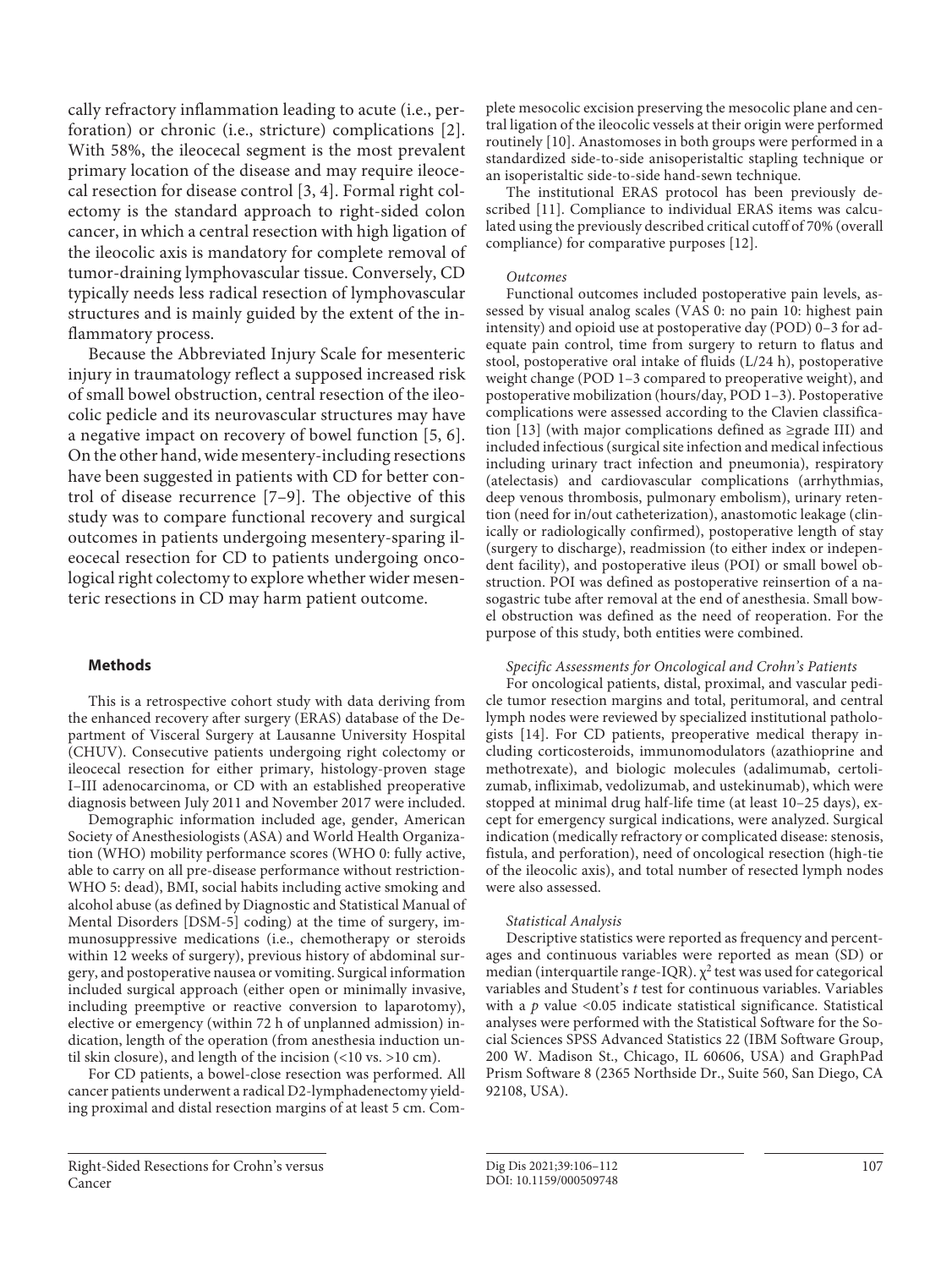| Item                                        | All patients<br>$(n = 195)$ | Crohn's<br>$(n = 42)$ | Cancer<br>$(n = 153)$ | p value |
|---------------------------------------------|-----------------------------|-----------------------|-----------------------|---------|
| Age (mean $\pm$ SD), years                  | $64+20$                     | $37 + 15$             | $71 \pm 14$           | < 0.001 |
| $>70$ years, n $(\%)$                       | 97 (50)                     | 1(2)                  | 96(63)                | < 0.001 |
| Gender (male), n (%)                        | 100(51)                     | 24(57)                | 76 (50)               | 0.486   |
| ASA group (III–IV), $n$ (%)                 | 65(33)                      | 3(7)                  | 62(41)                | < 0.001 |
| WHO performance score $(\geq 2)$ , n $(\%)$ | 45(23)                      | 7(17)                 | 38(25)                | 0.306   |
| BMI (mean $\pm$ SD), kg/m <sup>2</sup>      | $25\pm 6$                   | $23+5$                | $26 \pm 6$            | 0.001   |
| $>25 \text{ kg/m}^2$ , n (%)                | 85 (44)                     | 12(29)                | 73 (48)               | 0.035   |
| Smoker, $n$ $(\%)$                          | 40(21)                      | 13(31)                | 27(18)                | 0.083   |
| Alcohol, $n$ $(\%)$                         | 15/155(10)                  | 14/120(12)            | 1/35(3)               | 0.193   |
| Immunosuppression, $n$ (%)                  | 41(21)                      | 33(79)                | 8(5)                  | < 0.001 |
| Previous abdominal surgery, $n$ (%)         | 54 (28)                     | 8(19)                 | 46(30)                | 0.177   |
| Previous PONV, $n$ (%)                      | 14/189(7)                   | 4(10)                 | 10/147(7)             | 0.517   |
| Minimally invasive approach, $n$ (%)        | 155(79)                     | 38(90)                | 117(76)               | 0.053   |
| Conversion, $n$ $(\%)$                      | 7/155(5)                    | 2/38(5)               | 5/117(5)              | 0.683   |
| Emergency indication, $n$ (%)               | 49(25)                      | 7(17)                 | 42(27)                | 0.167   |
| Duration of operation (mean±SD), min        | $150+70$                    | 140±60                | $150+70$              | 0.194   |
| $>180 \text{ min}, n$ (%)                   | 55 (28)                     | 10(24)                | 45(29)                | 0.564   |
| Hand-sewn anastomosis, $n$ (%)              | 23(12)                      | 4(10)                 | 19(12)                | 0.789   |
| Incision > 10 cm, $n$ (%)                   | 75/189 (40)                 | 10/41(24)             | 65 (44)               | 0.030   |

# **Table 1.** Demographics and surgical details

All conversions from laparoscopy to laparotomy were done preemptively. Baseline demographic parameters of patients with CD (*n* = 42) and patients with adenocarcinoma (*n* = 153) undergoing ileocecal resection or right colectomy. Bold *p* values indicate statistical significance (*p* < 0.05). CD, Crohn's disease; ASA, American Society of Anesthesiology; WHO, World Health Organization erformance score; PONV, postoperative nausea and vomiting; SD, standard deviation.

# **Results**

A total of 195 patients (153 [78%] with cancer and 42 [22%] with CD) were included. Oncological patients were older, sicker (ASA score), and had higher BMI scores, as outlined in Table 1. There were no differences in social habits, WHO performance scores, and previous surgery or postoperative nausea or vomiting history between both groups. While CD patients were more often operated by minimally invasive approach (90 vs. 76%,  $p =$ 0.053), the conversion rate (all pre-emptive) was comparable. Most anastomoses ( $n = 172, 88\%$ ) were configured in an anisoperistaltic stapled fashion with equal distribution between both groups.

# *Compliance with the Enhanced Recovery Protocol*

Overall compliance with the ERAS protocol was similar between the 2 groups (≥70%: 62% in cancer vs. 60% in CD patients,  $p = 0.458$ ). Significant differences were observed in intraoperative EDA use and postoperative opioid use within 48 h (see online suppl. material; see www. karger.com/doi/10.1159/000509748 for all online suppl. material). Further specifics of CD and cancer patients re-

garding preoperative immunosuppressive treatments and pathological details are summarized in Tables 2 and 3. The adenocarcinoma group had a larger lymph node yield than the CD group ( $26 \pm 13$  vs.  $2.4 \pm 5$  respectively,  $p < 0.001$ ).

# *Functional Outcome*

Return of flatus was 2.3  $\pm$  1.2 days in CD versus 2.4  $\pm$ 2.8 days in cancer patients,  $p = 0.642$ , while return of stool was  $4.1 \pm 6.0$  days in CD versus  $3.0 \pm 1.8$  days in cancer patients. The CD group experienced significantly more pain at POD 0, POD 1, POD 2, and POD 3, as shown by both increased VAS scores and increased use of opioid medication through POD 3 (Fig. 1). Oncological patients gained significantly more weight (POD 2 and 3), while no differences in postoperative mobilization and oral intake were observed.

# *Surgical Outcome*

Infectious, cardiovascular, respiratory, abdominal, urinary, and anastomotic complication rates were similar in both groups (Table 4). No difference was observed for length of stay and readmission rate.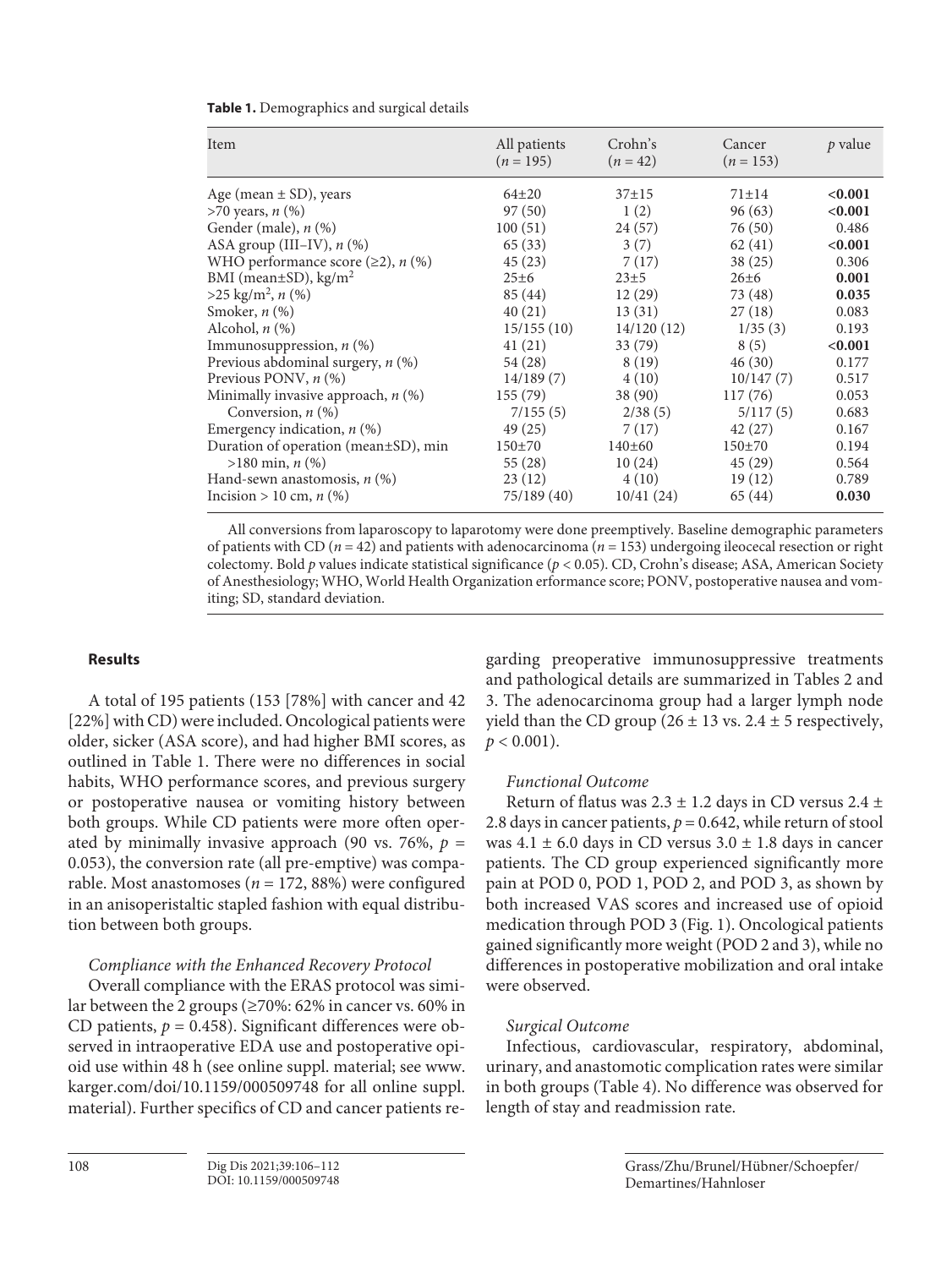**Table 2.** Specifics Crohn's patients

| Item                        | $N(\%)$   |  |
|-----------------------------|-----------|--|
| Crohn's medication          |           |  |
| Corticosteroids             | 12(29)    |  |
| $>20$ mg                    | 4(10)     |  |
| Immunomodulator             |           |  |
| <b>AZA</b>                  | 7(17)     |  |
| <b>MTX</b>                  | 1(2)      |  |
| Biologic therapy            |           |  |
| ADA                         | 10(24)    |  |
| CTZ                         | 2(5)      |  |
| <b>IFX</b>                  | 5(12)     |  |
| <b>VED</b>                  | 6 (14)    |  |
| UST                         | 1(2)      |  |
| Surgical indication         |           |  |
| Medically refractory        | 8 (19)    |  |
| Stenosing disease           | 36 (86)   |  |
| Fistulizing disease         | 7(17)     |  |
| Perforating disease         | 2(5)      |  |
| Pathologic details          |           |  |
| Oncologic resection         | $\Omega$  |  |
| Total lymph nodes (mean±SD) | $2.4 + 5$ |  |

Preoperative treatments, surgical indications, and pathologic specifics of Crohn's patients (*n* = 42). AZA, azathioprine; MTX, methotrexate; ADA, adalimumab; CTZ, certolizumab; IFX, infliximab; VED, vedolizumab, UST, ustekinumab; SD, standard deviation.

# **Discussion**

Despite more central resection and as expected increased lymph node yield in cancer patients and similar compliance to the perioperative care protocol, recovery of bowel function did not differ between both groups. While CD patients experienced more postoperative pain, no differences were observed in postoperative complications, length of stay, and readmissions. Based on these data, more extensive resection in CD patients to prevent disease recurrence may be warranted and will most likely not negatively impact functional recovery.

<span id="page-3-2"></span><span id="page-3-1"></span><span id="page-3-0"></span>Surgery is obviously not a curative treatment for CD. Endoscopic recurrence occurs in 30% at 1 year and 85% at 3 years after surgery, while clinical recurrence at 1 year occurs in 8–20% [\[1](#page-6-0)[5](#page-6-4)–[1](#page-6-0)[7](#page-6-6)]. Furthermore, surgical recurrence occurs in 30% of patients at 10 years [\[1](#page-6-0)[8,](#page-6-8) [1](#page-6-0)[9](#page-6-7)]. High visceral fat area and high mesenteric fat index are associated with postoperative recurrence at 6 months [\[20](#page-6-1)]. Coffey et al. [[8\]](#page-6-8) evaluated the rate of surgical recurrence between conventional, mesentery-sparing ileocolic resections for CD and those including a wide mesenteric **Table 3.** Specifics adenocarcinoma patients

| Item                  | Mean $\pm$ SD  |  |
|-----------------------|----------------|--|
| Lymph nodes $(n)$     |                |  |
| Total                 | $26 \pm 13$    |  |
| Positive total        | $2+4$          |  |
| Peritumoral           | $14+9$         |  |
| Positive peritumoral  | $3+4$          |  |
| Central               | $12+9$         |  |
| Positive central      | $1 + 2$        |  |
| Tumor margin, cm      |                |  |
| Distal (colonic)      | $10.2 \pm 5.6$ |  |
| Proximal (ileal)      | $9.8 \pm 6.1$  |  |
| Vascular pedicle      | $7.5 + 4$      |  |
| R0 resection, $n$ (%) | 152 (99)       |  |

Pathologic details of patients with adenocarcinoma (*n* = 153). SD, standard deviation.

resection and demonstrated that retention of the mesentery was an independent predictor of surgical recurrence. In their study, the rate of surgical recurrence was 40% after conventional ileocolic resection against 2.9% with wide excision of the mesentery. Therefore, mesenteric resection was suggested as an efficient technique to decrease postoperative recurrence since widespread resection was linked to a higher lymph node yield and thus reduction of potential immunologic reactions. The authors also explained the beneficial effect of mesenteric resection by assuming that it reduces the local recruitment of fibrocytes. The percentage of fibrocytes correlated with the mesenteric disease severity, which in turn correlated to the CD activity index and the mucosal disease activity index. Furthermore, mesenteric resection was associated with reduced intestinal resection and margin positivity rate.

However, the role of mesentery in CD is still matter of debate, as some authors suggested an immunological protection of fat wrapping [\[2](#page-6-1)[1,](#page-6-0) [22\]](#page-6-1). According to their data, radical mesenteric resection could lead to poorer clinical outcomes. Furthermore, resection of the mesentery is associated with a non-negligible risk of bleeding, which can cause major peri- and postoperative complications [[9](#page-6-7)]. In the present study, mesenteric resection did not lead to increased overall or specific postoperative complications. For this reason, the results may support a more extended surgical approach in CD. However, whether the mesentery has an immunological protection or not, in ileocecal CD, needs to be determined by further studies.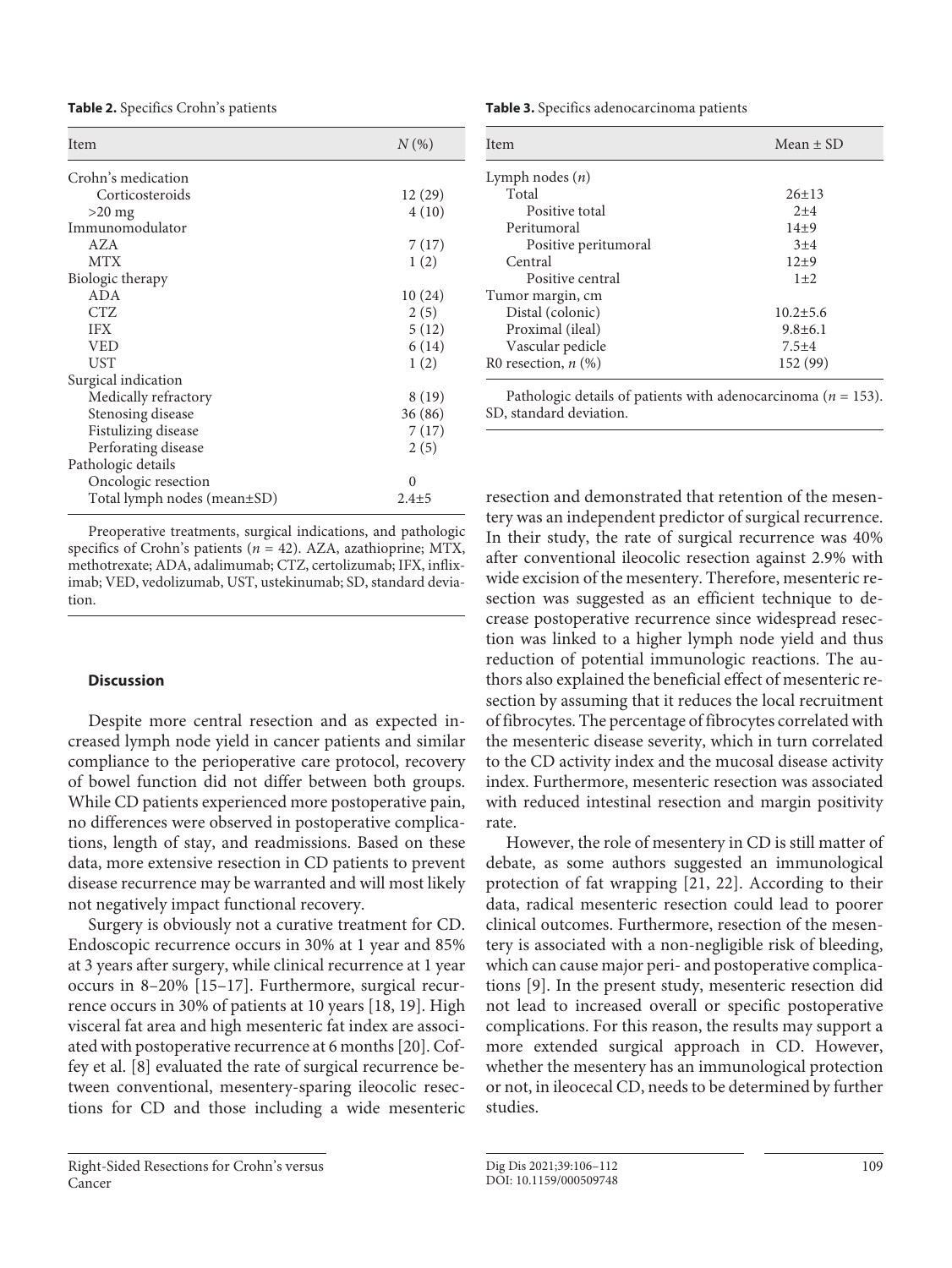

**Fig. 1.** Functional outcome, postoperative pain, oral intake and weight, and mobilization. Comparison of postoperative pain scores (left) and percentage of patients needing opioid medication (right) (**a**), oral fluid intake (left) and weight change (right) (**b**), and mobilization of patients with CD ( $n = 42$ , blue lines) (**c**) and

patients with adenocarcinoma (*n* = 153, red lines). CD, Crohn's disease; VAS, visual analog scale; POD, postoperative day; SEM, standard error of the mean. \* Indicates statistical significance (*p* < 0.05). Displayed are means (squares) with SEM.

Mascarenhas et al. [\[2](#page-6-1)[3\]](#page-6-2) analyzed short-term outcomes after ileocolic resection and right hemicolectomies for CD patients compared with non-Crohn's comparative group and showed no differences in postoperative needs for surgical re-intervention and POI. They concluded that the underlying pathology does not influence surgical outcomes, similar as the present study, which focused in particular on functional outcomes. However, recent stud-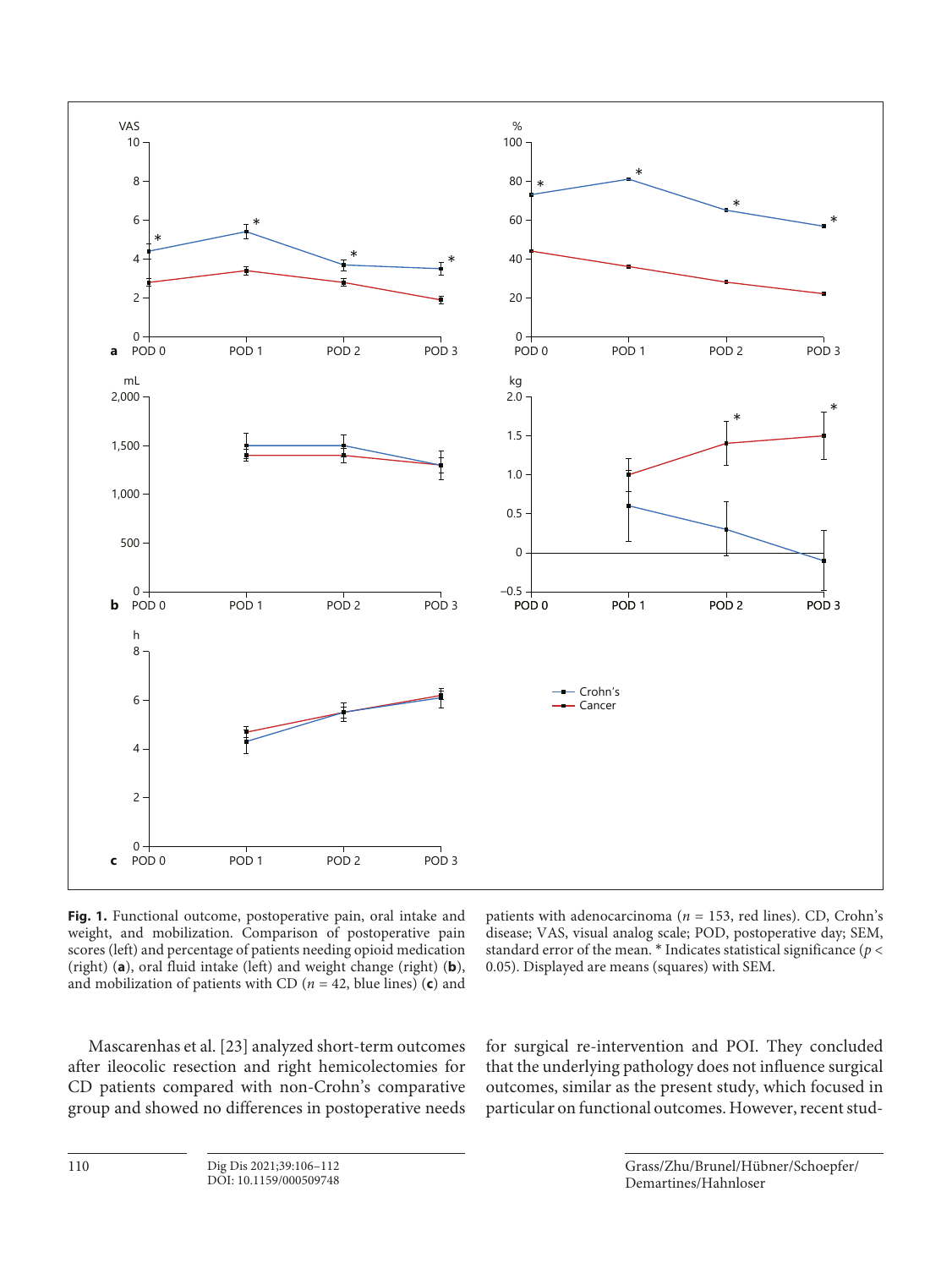| Table 4. Surgical outcome |  |  |
|---------------------------|--|--|
|---------------------------|--|--|

| Outcome                                               | All patients<br>$(n = 195)$ | Crohn's<br>$(n = 42)$ | Cancer<br>$(n = 153)$ | $p$ value |
|-------------------------------------------------------|-----------------------------|-----------------------|-----------------------|-----------|
| Any complication, $n$ (%)                             | 87 (45)                     | 20(48)                | 67 (44)               | 0.727     |
| Major complication (Clavien $\geq$ III), <i>n</i> (%) | 16(8)                       | 2(5)                  | 14(9)                 | 0.530     |
| Infectious complication, $n$ (%)                      | 31(16)                      | 6(14)                 | 25(16)                | 1.000     |
| POI/SBO, $n$ $(\%)$                                   | 34(17)                      | 8(19)                 | 26(17)                | 0.756     |
| Respiratory complication, $n$ (%)                     | 16(8)                       | 1(2)                  | 15(10)                | 0.201     |
| Cardiovascular complication, $n$ (%)                  | 6(3)                        | $\left($              | 6(4)                  | 0.334     |
| UTI, $n$ $(\%)$                                       | 6(3)                        | $\Omega$              | 6(4)                  | 0.344     |
| Urinary retention, $n$ (%)                            | 13(7)                       | 4(10)                 | 9(6)                  | 0.483     |
| Anastomotic leak, n (%)                               | 4(2)                        | 1(2)                  | 3(2)                  | 0.512     |
| LoS, days (median, IQR)                               | 5(3, 8)                     | 5(3, 7)               | 6(3, 8)               | 0.087     |
| Readmission, $n$ (%)                                  | 16/190(8)                   | 3/40(8)               | 13/150(8)             | 1.000     |

POI, postoperative ileus; SBO, small bowel obstruction; UTI, urinary tract infection; LOS, length of stay.

ies revealed delayed GI function associated with colectomy for inflammatory bowel disease [\[2](#page-6-1)[4,](#page-6-3) [2](#page-6-1)[5\]](#page-6-4). Dai et al. [[2](#page-6-1)[4](#page-6-3)] suggested preoperative conditioning (normalization of albumin levels, steroid weaning) and early management of postoperative sepsis as efficient measures to reduce POI.

In the present analysis, CD patients, who were younger than the comparative cancer group, experienced significantly more postoperative pain. Preoperative chronic pain and young age have been repeatedly identified as risk factors for increased postoperative pain [\[2](#page-6-1)[6](#page-6-5), [2](#page-6-1)[7](#page-6-6)]. Arguably, chronic abdominal pain is a major concern in CD patients [[3](#page-6-2)]. While preoperative pain intensity was not assessed in the present study, both subjective (VAS scores) and objective (opioid consumption) measures were used to evaluate postoperative pain. Reasons for higher postoperative pain scores are multifold and may also depend on pain assessment, according to Gagliese et al. [[2](#page-6-1)[8\]](#page-6-8) who showed that VASs were not sensitive enough to detect age differences compared to other instruments. However, our assessment also revealed significant differences in opioid requirements in the younger CD cohort.

This present study showed further increased weight gain in oncological patients, potentially due to less water retention in younger patients as a result of decreased intraoperative IV fluid administration, increased postoperative ambulation, and better general capacity to eliminate excess fluids in the younger CD cohort. Interestingly, ERAS compliance overall did not differ between both groups, further supporting feasibility of ERAS care in all age-groups [[2](#page-6-1)[9](#page-6-7)].

This study has several limitations related to the retrospective study design. The modest sample size impeded case matching to account for the heterogeneity of the comparative cohorts and is based on a single-center experience, which, however, allowed comparison within highly standardized perioperative and surgical care. Thus, our results need independent confirmation by adequately powered prospective studies comparing extended and non-extended resection, ideally solely in CD patients in a randomized fashion. Opioid consumption was not associated with poorer functional outcome. However, the dosage was not specified. Long-term results were not yet available in this study but are needed to assess the true impact of extended resection on CD recurrence. In conclusion, this study revealed no differences in both functional and surgical outcome in CD and cancer patients undergoing mesentery sparing or formal oncological right colectomy, respectively.

# **Statement of Ethics**

This research complies with internationally accepted standards for research practice and reporting. Written informed consent was obtained from included patients, and all data were de-identified and anonymized prior to analysis. The local institutional review board approved this study (Commission cantonale d'éthique de la recherche sur l'être humain CER-VD No. 2017-01971), which was conducted in accordance with the STROBE criteria (https:// strobe-statement.org).

# **Conflict of Interest Statement**

All authors have no conflicts of interest to declare.